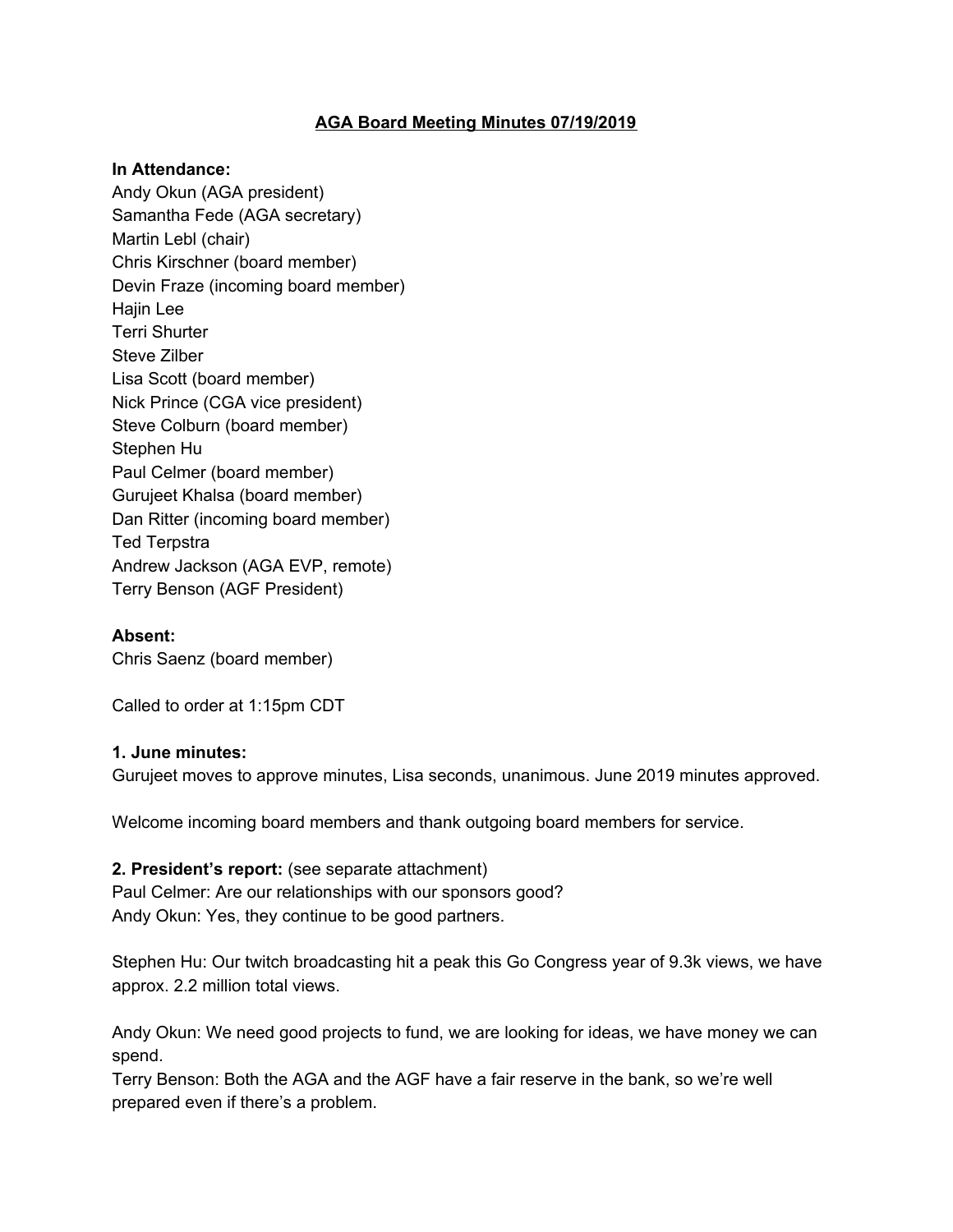Lisa Scott: [Regarding congress escrow funds] since 2003, hos chapters get the money and have access to that fund over time. If you don't touch the funds for 5 years, then the money reverts. We contact the organizers annually to let them know the status of their account. Andy Okun: We are also spending more for the chapter rewards program. Terry Benson: We also have a bit of leftover money from previous (before 2003) congresses.

Terry Benson: We try to send our pros to latin american tournaments, it's our way of giving back, but it's hard to get players to go. We're paying airfare, and a stipend (\$500), and local groups are paying the local expenses. But the timing just hasn't been working for a lot of people.

Steve Colburn: Any thoughts on changing Masters eligibility other than just being open? To encourage greater attendance.

[James Sedwick (CGA president) joins]

Terry Benson: What eligibility are you thinking for the North American Championships?

Andy Okun: TBD. We will be seeking sponsorship for this.

Andy Okun: We've been discussing the possibility of having a North American Go Federation (with CGA)

[Lee Schumaker joins]

Terry Benson: What about Mexico?

Andy Okun: It might be awkward for them to be part of two federations. There are also some other central american countries that could be potential members.

Steve Colburn: Questions about the pro system come up all the time. We need more publicly available information.

Lisa Scott: We will have a very basic website for the next congress by the end of this meeting. The directors for next year are present. We have a strong statement of interest from Cleveland (Steve Zilber) for 2021. Maybe going forward we should have competition for congresses a few years out.

Andy Okun: I'm also looking at an experiment because we're a large regular event, we could ask whether there are cities (tourism bureaus) that could provide us incentives. I'm considering sending Lisa Scott (congress coordinator) to the SportAccord convention in November, where it's set up to introduce sports to venues.

Andy Okun: One thing to discuss is to have a conversation about where we can revive big tournaments that have a lot of people, like Cotsen (or previously Oza).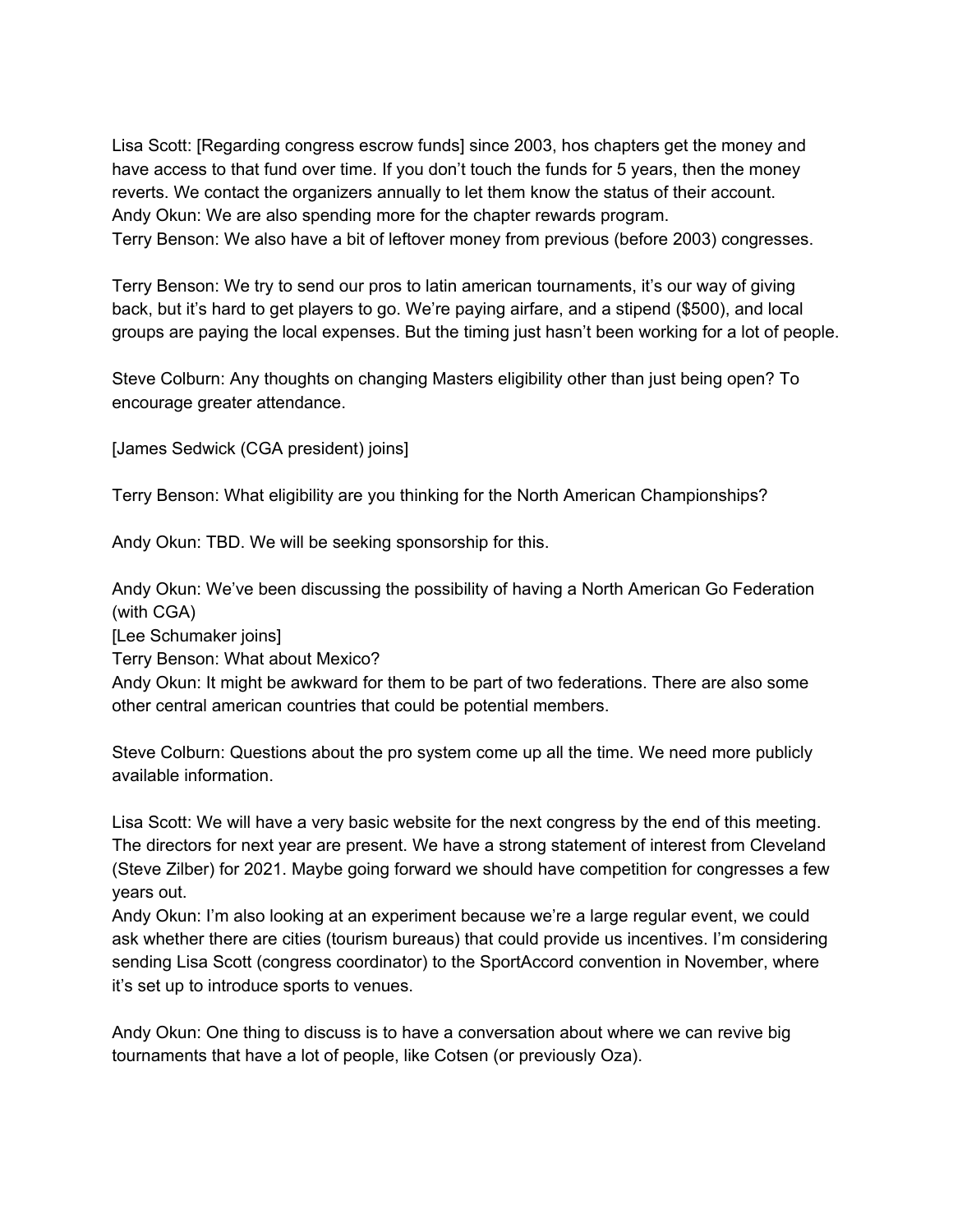Andy Okun: I am proposing that the board meet fewer times per year than it does currently, with more robust reports from the president and supporting documentation provided by the executive for each meeting. The current proposal is for five meetings per year, including Congress.

Lisa Scott: When do we do reappointment of officers? Andy Okun: March maybe? Or Congress.

Discuss dates for future meetings: September 8th, 2019 at 8pm EDT November 17th, 2019 at 8pm EST Feb 23rd, 2020 at 8pm EST May 17th, 2020 at 8pm EDT August 7th, 2020 at 3pm EDT (1pm MDT, local Congress time)

Steve Colburn: Our organizational calendar for congress meetings worked really well this year so we will probably stick with it for next year

Steve Colburn: I've felt like we were pretty driftless these last couple of years. Can we define long term goals?

Andy Okun: I think this new structure will make our meetings more productive. We did have retreats and such in past years.

# **3. QA from visitors.**

Hajin: What's the formal process for moving NAGF forward? Chris Kirschner: The board would like to see some documents. Steve Colburn: We do have a reciprocity agreement on the organizational page.

Terry Benson: You haven't said much about teachers. If we need to do more, it's to get more teachers into more places.

Dan Ritter: We've been working on teacher compensation to get people into schools.

Terry Benson: There are things like risk management and fingerprinting needed for this.

Andy Okun: I think the bigger barrier is that process.

Dan Ritter: What are the next steps for moving this forward?

Andy Okun: Write up a proposal and plan, and bring it to me and the board.

Terry Benson: Do we need to consider teacher qualifications? We probably have a lot of enthusiastic people, but do they have the expertise?

Andy Okun: We do have a teacher certification process, this seems like a great extension.

Lisa Scott: And we could encourage more girls and women to teach and keep that population involved; women and girls have participated in teacher training at Congress.

James Sedwick: Do we have a standard curriculum or syllabus?

Chris Kirschner: It's not that it doesn't exist-- it's on the AGF website (etc).

Andy Okun: It could be useful to have a standardized form to show a certification and standard teaching curriculum to have more access to schools.